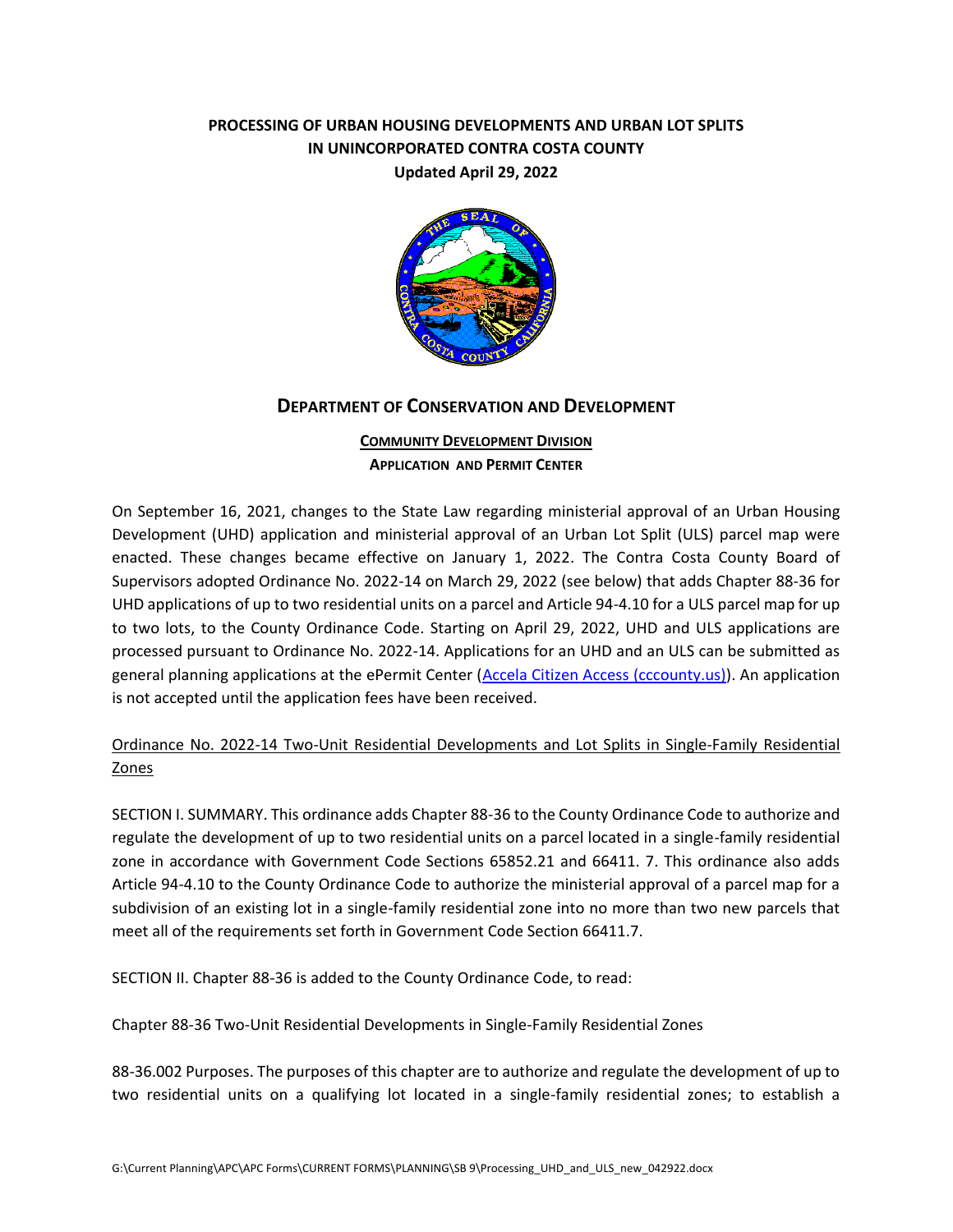procedure for reviewing and approving the developments to ensure and maintain healthy and safe residential living environments; to establish location and development standards for the developments; and to comply with Government Code Sections 65852.21and66411.7, which require local agencies to consider applications for two-unit residential developments ministerially without discretionary review or public hearing. (Ord. 2022-14 § 2.)

88-36.004 Definitions. For purposes of this chapter, the following words and phrases have the following meanings:

- (a) "Accessory dwelling unit" has the meaning set forth in Government Code Section 65852.2.
- (b) "Junior accessory dwelling unit" has the meaning set forth in Government Code Section 65852.22.
- (c) "Residential unit" means a single-family dwelling, but does not include an accessory dwelling unit or junior accessory dwelling unit.
- (d) "Urban housing development" means any of the following:
	- (1) A housing development containing no more than two residential units on a lot within a singlefamily residential zoning district or within a planned unit (P-1) district for single-family residential units that meets all of the requirements set forth in Government Code Section 65852.21.
	- (2) Any development on a lot created by an urban lot split.
- (e) "Urban lot split" means a subdivision of an existing lot within a single-family residential zoning district into no more than two new parcels that meet all of the requirements set forth in Government Code Section 66411.7 and Article 94-4.410 of this code.

88-36.006 Permitting procedure.

- (a) Except as otherwise provided in this section, an application for a permit to establish an urban housing development will be approved ministerially without discretionary review or public hearing if the development meets: the location requirements specified in Section 88-36.010; the development standards specified in Section 88-36.012; all applicable building standards in 'title 7; and all applicable sewage and water requirements.
- (b) Notwithstanding subsection (a), the Department of Conservation and Development may deny an application for a permit to establish an urban housing development if the building official makes a written finding, based upon a preponderance of the evidence, that the proposed development would have a specific, adverse impact, as defined and determined in Government Code Section 65589.5(d)(2), upon public health and safety or the physical environment, and for which there is no feasible method to satisfactorily mitigate or avoid the specific, adverse impact.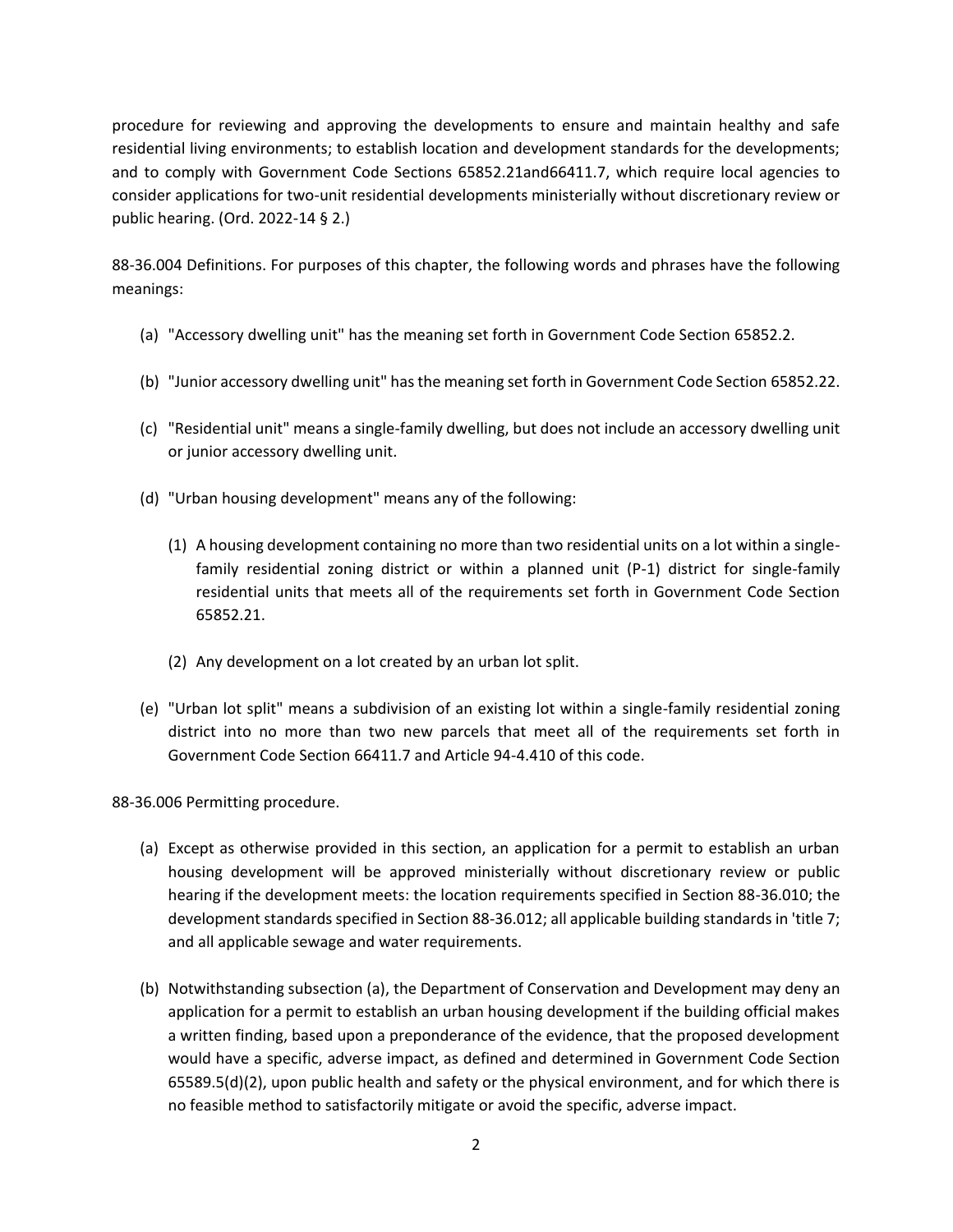#### 88-36.008 Applications.

- (c) An application for an urban housing development permit must be submitted to the Department of Conservation and Development before a building permit application is submitted to the county.
- (d) An application for an urban housing development permit must be made in writing and contain the following information:
	- (1) Name(s) and address( es) of applicant(s) and property owner(s).
	- (2) Address and assessor's parcel number for the lot.
	- (3) Whether the lot was created by an urban lot split.
	- (4) Size, indicating dimensions and square footage, of the existing and proposed dwelling units.
	- (5) A legible scale drawing, showing:
		- (A) A north arrow to indicate lot orientation.
		- (B) Lot dimensions and labels for all property lines.
		- (C) Siting and location of the existing and proposed dwelling units.
		- (D) Floor plan configuration of the existing and proposed dwelling units.
		- (E) All other existing improvements, including driveways and parking areas.
		- (F) Exterior design of the existing and proposed residential units. "Exterior design" includes exterior features, such as entrances, windows, and roof.
	- (6) Color photographs of the existing dwelling units and surrounding properties taken from each of the property lines of the project site.
	- (7) Location and description of water and sanitary services for the existing and proposed dwelling units.
	- (8) A preliminary drainage plan.
	- (9) Property owner's consent to physical inspection of the premises.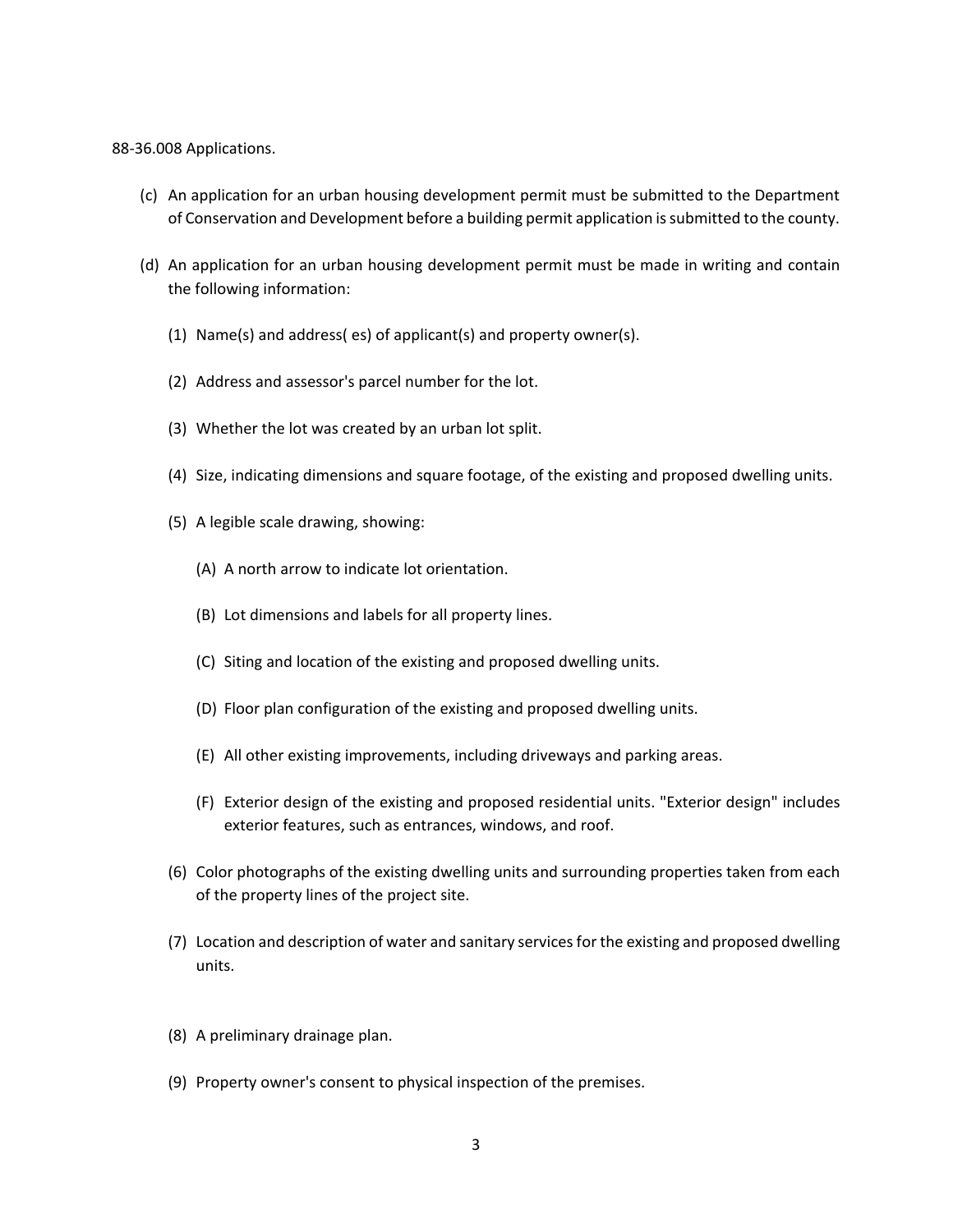(10)A written legal description of the property.

88-36.010 Location. An urban housing development may be established on any lot that meets all of the following requirements.

- (e) The lot is located in a single-family residential zoning district (R-6, R-7, R-10, R-12, R-15, R-20, R-40, R-65, and R-100) or in a planned unit (P-1) district for single-family residential uses.
- (f) The lot is located within the boundaries of an urbanized area or urban cluster, as designated by the United States Census Bureau.
- (g) The lot meets the requirements of Government Codes Section 65913.4(a)(6)(B)-(K).
- (h) The lot is not located within a historic district or property included on the State Historic Resources Inventory, as defined by Public Resources Code Section 5020.1, or in the County Historic Resources Inventory, as designated by the Board of Supervisors.

88-36.012 Development standards.

- (a) Uses Allowed. Only residential uses and structures ancillary to residential uses are allowed in an urban housing development.
- (b) Residential Units. An urban housing development may not include more than two residential units.
- (c) Lot Size. The minimum size of a lot with an urban housing development is the 1,200 square feet. Section 82-10.002( c) does not apply to an application for an urban housing development permit.
- (d) Lot Coverage.
	- (1) Except as otherwise provided in this subsection ( d), the structures included in an urban housing development may not cover more than:
		- (A) 67 percent of the lot area on a lot of less than 3,000 square feet.
		- (B) 50 percent of the lot area on a lot of 3,000 square feet or more but less than 6,000 square feet.
		- (C) 40 percent of the lot area on a lot of 6,000 square feet or more but less than 12,000 square feet.
		- (D) 30 percent of the lot area on a lot of 12,000 square feet or more.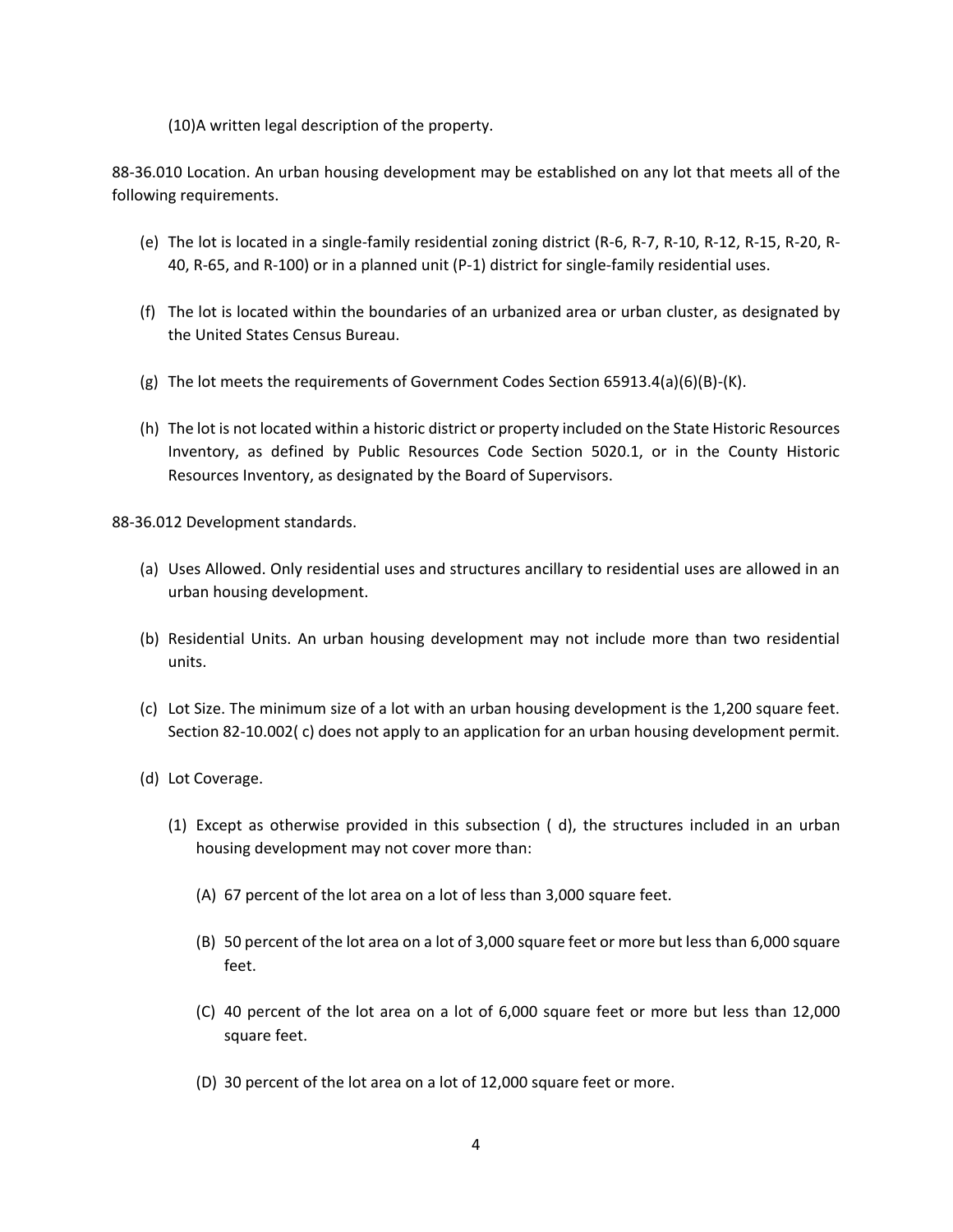- (2) The lot coverage limitations of this subsection may be exceeded to allow construction of one new residential unit on a lot with an existing residential unit, if the new residential unit does not exceed:
	- (A) 800 square feet in size on a lot of less than 6,000 square feet.
	- (B) 1,000 square feet in size on a lot of 6,000 square feet or more but less than 12,000 square feet.
	- (C) 1,200 square feet in size on a lot of 12,000 square feet or more.
- (e) Yards and Building Height.
	- (1) Residential units included in an urban housing development must comply with all requirements relating to yards (front setbacks, side, and rear) and building height that are generally applicable to residential construction in the zone in which the lot is located, except as otherwise provided in this subsection ( e ).
	- (2) A setback is not required for an existing residential unit or a residential unit constructed in the same location and to the same dimensions as an existing building.
	- (3) A setback of four feet from the side and rear lot lines is required for a residential unit that is not an existing residential unit or is not constructed in the same location and to the same dimensions as an existing building.
	- (4) A residential unit or any portion of a residential unit that is located within a front, back, or side yard area applicable to residential construction in the zone in which the lot is located may not exceed 16 feet in height.
- (f) Off-Street Parking.
	- (1) A lot containing an urban housing development must provide at least one offstreet parking space per residential unit, except as otherwise provided in this subsection (f).
	- (2) No off-street parking is required for an urban housing development in any of the following instances:
		- (A) The urban housing development is located within one-half mile walking distance of a major transit stop, as defined in Public Resources Code Section 21064.3.
		- (B) The urban housing development is located within one-half mile walking distance of a highquality transit corridor, as defined in Public Resources Code Section 21155(b ).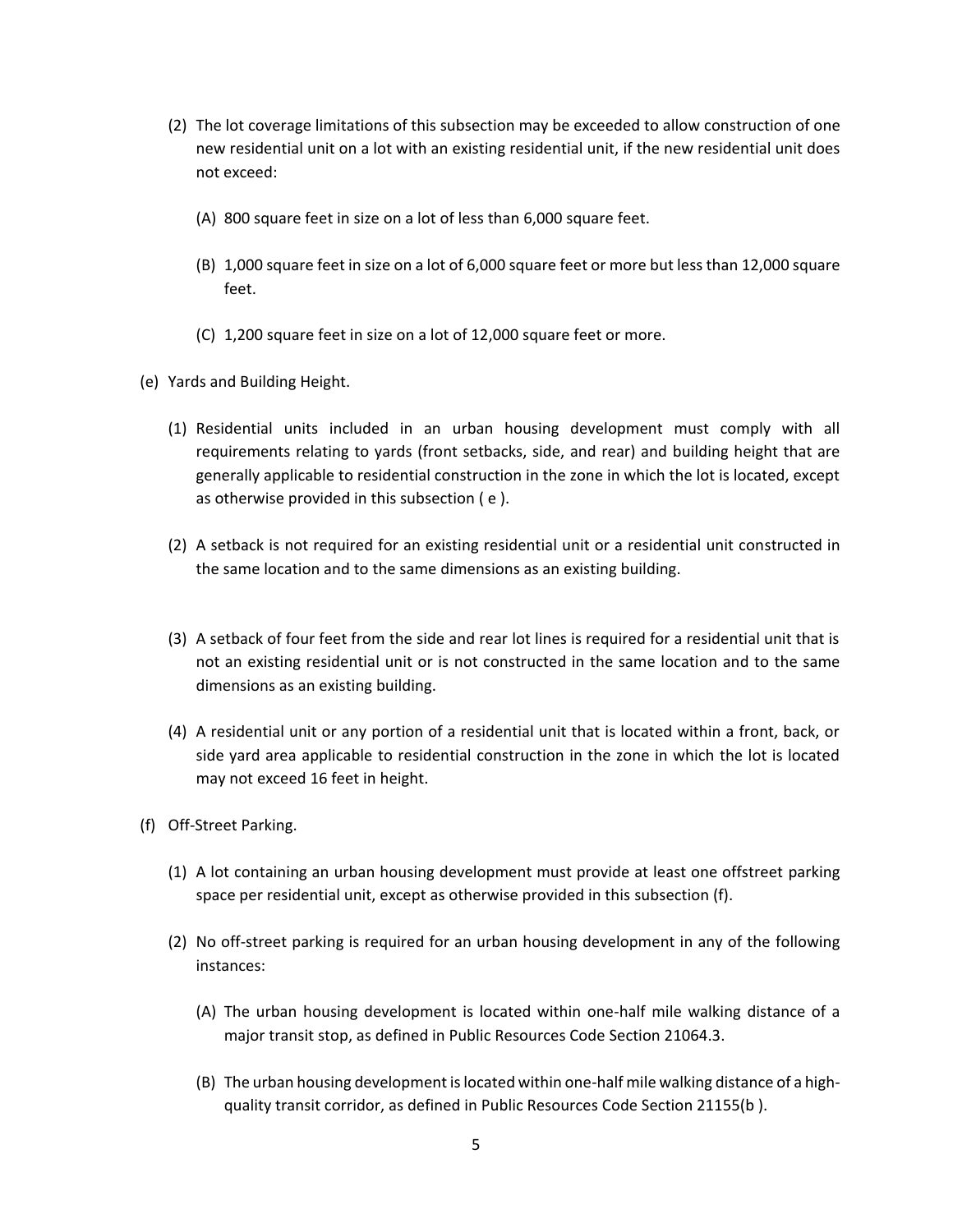- (C) A car share vehicle pick-up location is within one block of the urban housing development. A "car share vehicle" has the same meaning as in Vehicle Code Section 22507 .1.
- (g) Accessory Dwelling Units.
	- (1) An urban housing development may include an accessory dwelling unit or junior accessory dwelling unit in accordance with Chapter 82-24.
	- (2) Notwithstanding subsection (1 ), an urban housing development that includes two residential units on a lot created by an urban lot split may not include an accessory dwelling unit or junior accessory dwelling unit.
- (h) Modifications to Certain Housing Prohibited. An urban housing development may not require demolition or alteration of any of the following types of housing:
	- (1) A residential unit that is a deed-restricted below-market-rate residential unit.
	- (2) A residential unit that is subject to any form of rent or price control.
	- (3) A residential unit that has been occupied by a tenant in the last three years.
- (i) Drainage. A lot containing an urban housing development must collect and convey all stormwater entering or originating on the lot, without diversion and within an adequate storm drainage system, to an adequate natural watercourse having definable bed and banks, or to an existing adequate public storm drainage system which conveys the storm water to an adequate natural watercourse, in accordance with Division 914 of the Ordinance Code. All storm drainage facilities must be designed and constructed in compliance with this code and Public Works Department design standards.
- (j) Stormwater Management. An urban housing development must comply with all applicable rules, regulations, and standards of the County's National Pollutant Discharge Elimination System (NPDES) permit as required by Division 1014.

88-36.014 Occupancy. No residential unit that is part of an urban housing development may be rented or offered for rent for a term of less than 30 days.

88-36.016 Fees. The fees for an urban housing development permit will be in amounts established by the Board of Supervisors in the Department of Conservation and Development's fee schedule. Urban housing developments are subject to all applicable fees for new development.

SECTION III. Section 84-4.402 of the County Ordinance Code is amended to read: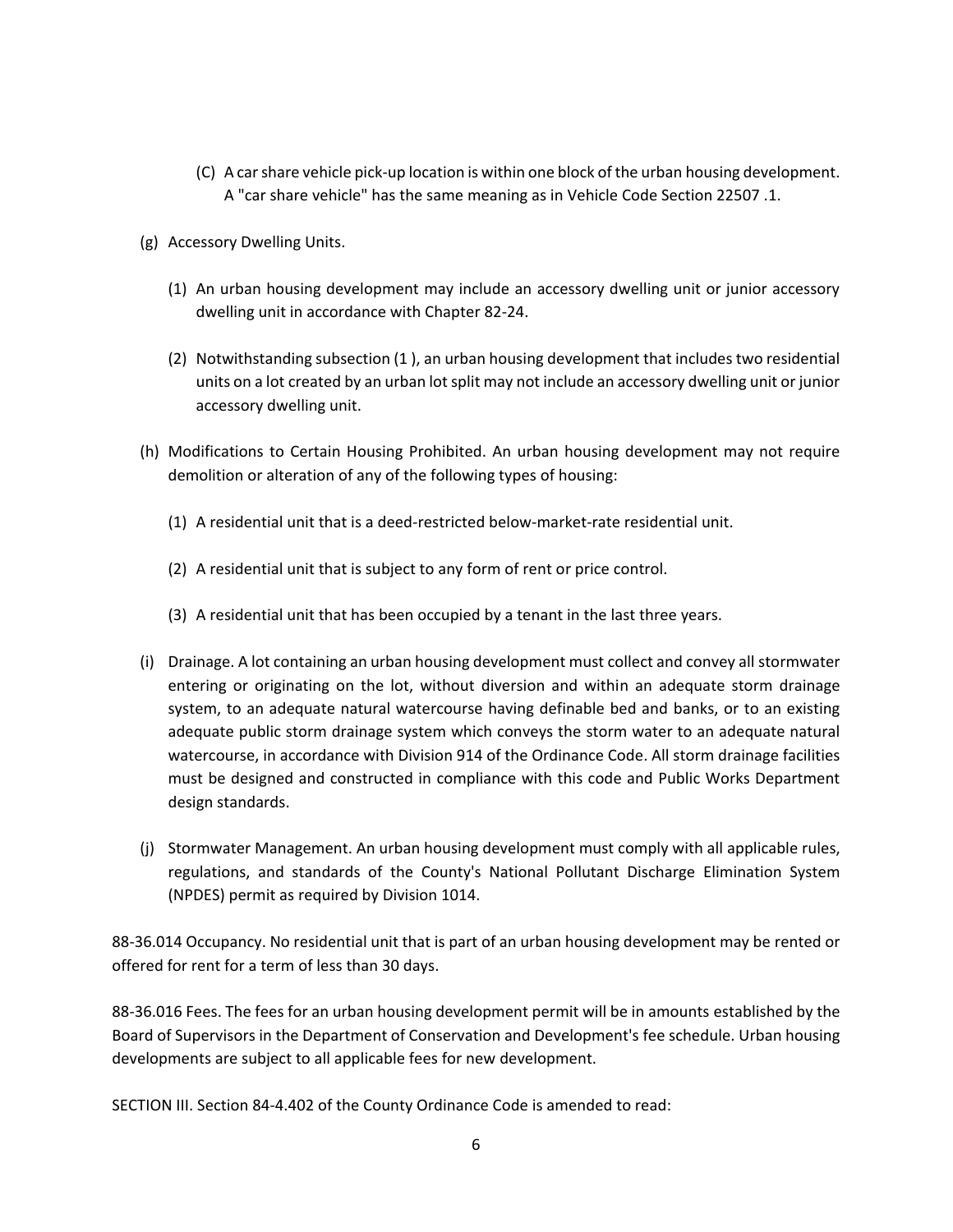84-4.402 Uses-Permitted. The following uses are allowed in an R-6 district:

- (1) A detached single-family dwelling on each lot and the accessory structures and uses normally auxiliary to it.
- (2) Crop and tree farming.
- (3) Publicly owned parks and playgrounds.
- (4) A residential care facility for the elderly, operated by a person with all required state and local agency approvals or licenses, where no more than six persons reside or receive care, not including the licensee or members of the licensee's family or persons employed as facility staff.
- (5) A family day care home where care, protection, and supervision of twelve or fewer children in the provider's own home are provided for periods of less than twenty-four hours per day, while the parents or guardians are away.
- (6) Bird enclosures in compliance with the provisions of Chapter 82-50.
- (7) Accessory dwelling units and junior accessory dwelling units in compliance with the provisions of Chapter 82-24.
- (8) Urban farm animal raising and keeping in compliance with the provisions of Chapter 82-50.
- (9) An urban housing development in compliance with the provisions of Chapter 88-36.

SECTION IV. Section 84-14.402 of the County Ordinance Code is amended to read:

84-14.402 Uses-Permitted. The following uses are allowed in the R-20 district:

- (1) A detached single-family dwelling on each lot and the accessory structures and uses normally auxiliary to it.
- (2) Crop and tree farming, and horticulture.
- (3) A temporary stand for the sale of agricultural products grown on the premises, with two and one-half acres per stand, set back at least thirty-five feet from the front property line, and operated not more than three months in any calendar year.
- (4) Urban farm animal raising and keeping in compliance with the provisions of Chapter 82-50.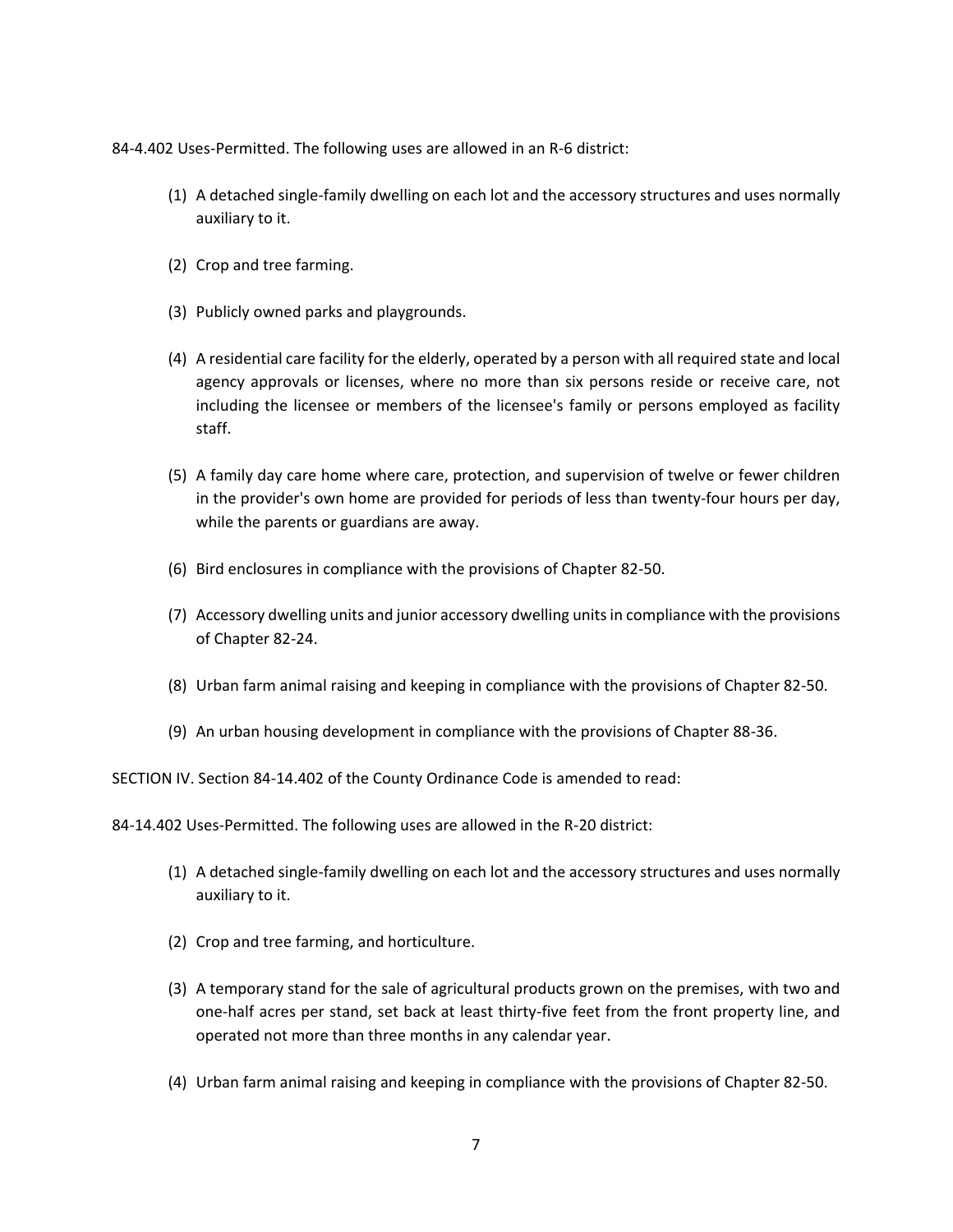- (5) Publicly owned parks and playgrounds.
- (6) A residential care facility for the elderly, operated by a person with all required state and local agency approvals or licenses, where not more than six persons reside or receive care, not including the licensee or members of the licensee's family or persons employed as facility staff.
- (7) A family day care home where care, protection, and supervision of twelve or fewer children in the provider's own home are provided for periods of less than twenty-four hours per day, while the parents or guardians are away.
- (8) Bird enclosures in compliance with the provisions of Chapter 82-50.
- (9) Accessory dwelling units and junior accessory dwelling units in compliance with the provisions of Chapter 82-24.
- (10)An urban housing development in compliance with the provisions of Chapter 88-36.

SECTION V. Section 94-4.096 is added to the County Ordinance Code, to read:

94-4.096 Urban lot split. "Urban lot split" means a subdivision of an existing lot within a single-family residential zoning district into no more than two new parcels that meet all of the requirements set forth in Government Code Section 66411.7 and Article 94-4.10 of this code.

SECTION VI. Article 94-4.10 is added to the County Ordinance Code, to read:

Article 94-4.10 Urban Lot Split

94-4.1002 Purpose. This article implements Government Code ·Section 66411. 7 to provide an alternative method to subdivide a parcel located within a single-family residential zoning district for the purpose of housing development.

94-4.1004 Application.

- (a) A parcel map for an urban lot split must be prepared by a registered civil engineer or licensed land surveyor in accordance with Government Code Sections 66444 through 66450 and this article. A fee in an amount established by the Board of Supervisors must be paid concurrently with the submission of the parcel map.
- (b) The following supplemental information must be submitted with a parcel map application for an urban lot split:
	- (1) A map of appropriate size and to scale showing all of the following: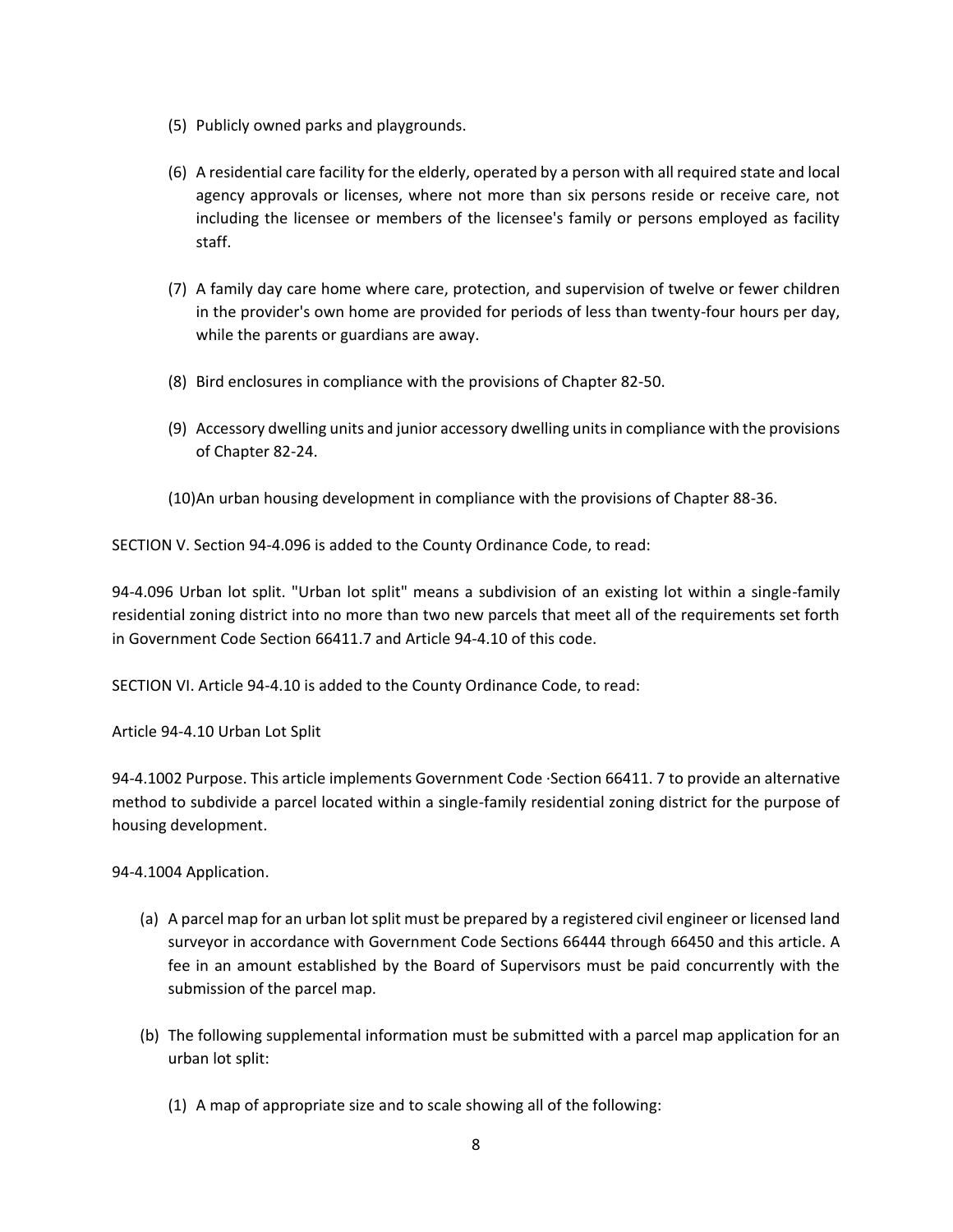- (A) Total area (in acreage and square feet) of each proposed lot.
- (B) The location and dimensions of existing and proposed property lines.
- (C) Zoning district.
- (D) The location and use of all existing and proposed structures.
- (E) All required zoning setbacks for the existing and proposed lots.
- (F) The location of all existing water, sewer, electricity, storm drain, or gas service lines, pipes, systems, or easements.
- (G) The location of all proposed new water, sewer, electricity, storm drain, or gas service lines, pipes, or systems.
- (H) The location of any proposed easements for access or public utilities to serve a lot created by the subdivision.
- (I) Any area of the parcel that is a watercourse by delineating the flow line and top of bank of the watercourse.
- (J) The name and dimensions, including right-of-way and improved area, of public and private streets adjoining the parcel.
- (K) The location of existing or proposed driveway dimensions, materials, and slope (including cross slope).
- (2) A preliminary drainage plan.
- (3) A statement of the owner, signed under penalty of perjury under the laws of California, that declares all of the following:
	- (A) The proposed urban lot split will not require or authorize demolition or alteration of any of the following types of housing:
		- (i) A residential unit that is a deed-restricted below-market-rate residential unit.
		- (ii) A residential unit that is subject to any form of rent or price control.
		- (iii) A residential unit that has been occupied by a tenant in the last three years.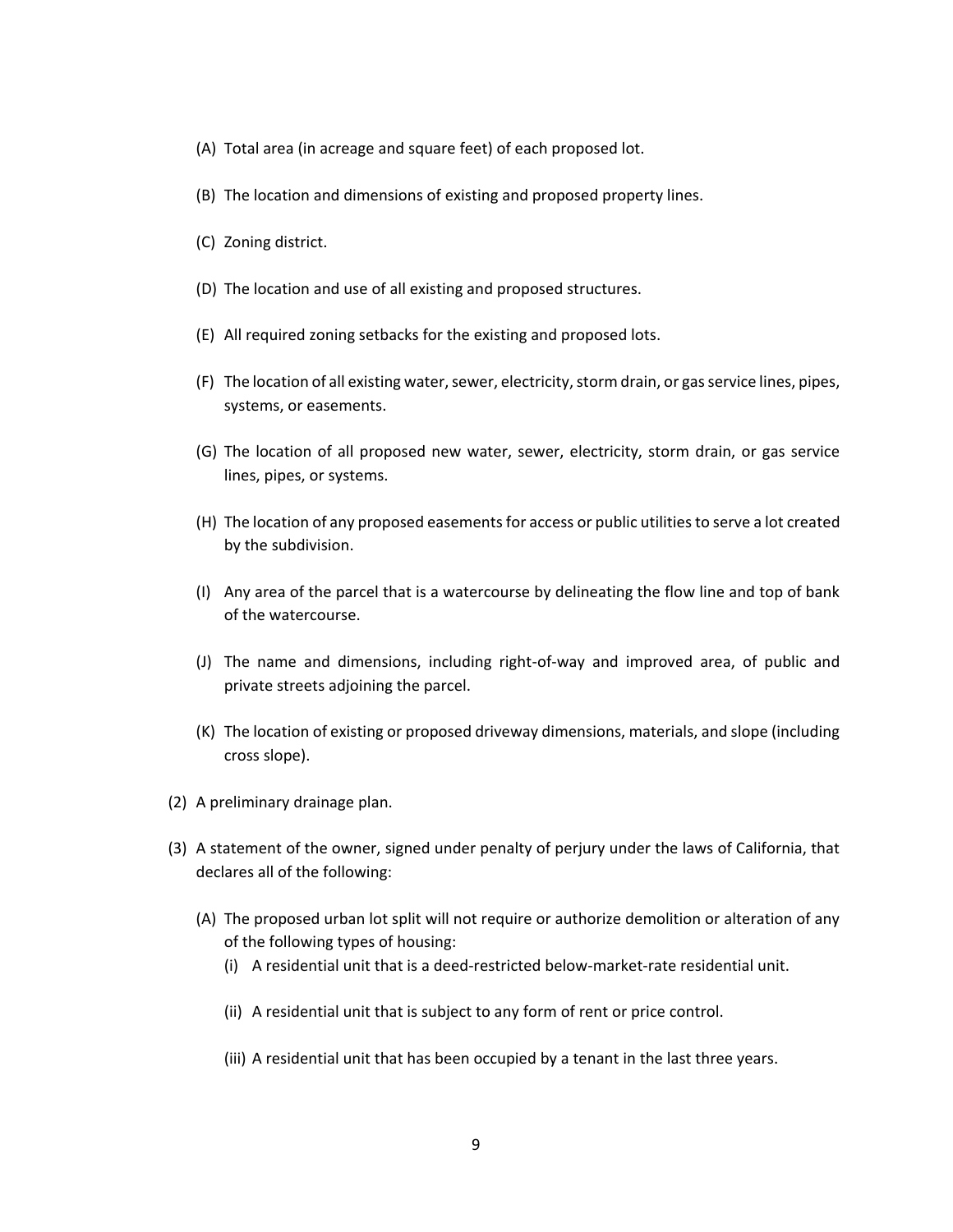- (B) The parcel was not established through any prior exercise of an urban lot split under this article.
- (C) Neither the owner of the parcel being subdivided nor any person acting in concert with the owner has previously subdivided an adjacent parcel under the provisions of this article.
- (D) The owner intends to occupy one of the residential units located on a lot created by the parcel map as their principal residence for a minimum of three years after the date the parcel map was recorded.
- (E) No residential unit on any lot created by the subdivision will be rented or offered for rent for a term of less than 30 days.
- (F) The uses allowed on a lot created by the parcel map will be limited to residential uses.
- (4) Any other information as required by the planning department.

94-4.1006 Approval. A parcel map for an urban lot split will be approved ministerially without discretionary review or public hearing by the Board of Supervisors if the Board determines that the parcel map meets all of the requirements of this article and Government Code Section 66411.7. A tentative parcel map is not required for an urban lot split.

94-4.1008 Location requirements. A parcel proposed for subdivision under this article must meet the following location requirements:

- (a) The parcel is located in a single-family residential zoning district (R-6, R-7, R-10, R-12, R-15, R-20, R-40, R-65, and R-100).
- (b) The parcel is located within the boundaries of an urbanized area or urban cluster, as designated by the United States Census Bureau.
- (c) The parcel meets the requirements of Government Codes Section 65913.4(a)(6)(B)-(K).
- (d) The parcel is not located within a historic district or property included on the State Historic Resources Inventory, as defined by Public Resources Code Section 5020.1, or in the County Historic Resources Inventory, as designated by the Board of Supervisors.

94-4.1010 Design and improvement requirements.

(a) A parcel map may subdivide an existing legal parcel to create no more than two new lots of approximately equal lot area. Each resulting lot may not be smaller than 40 percent of the area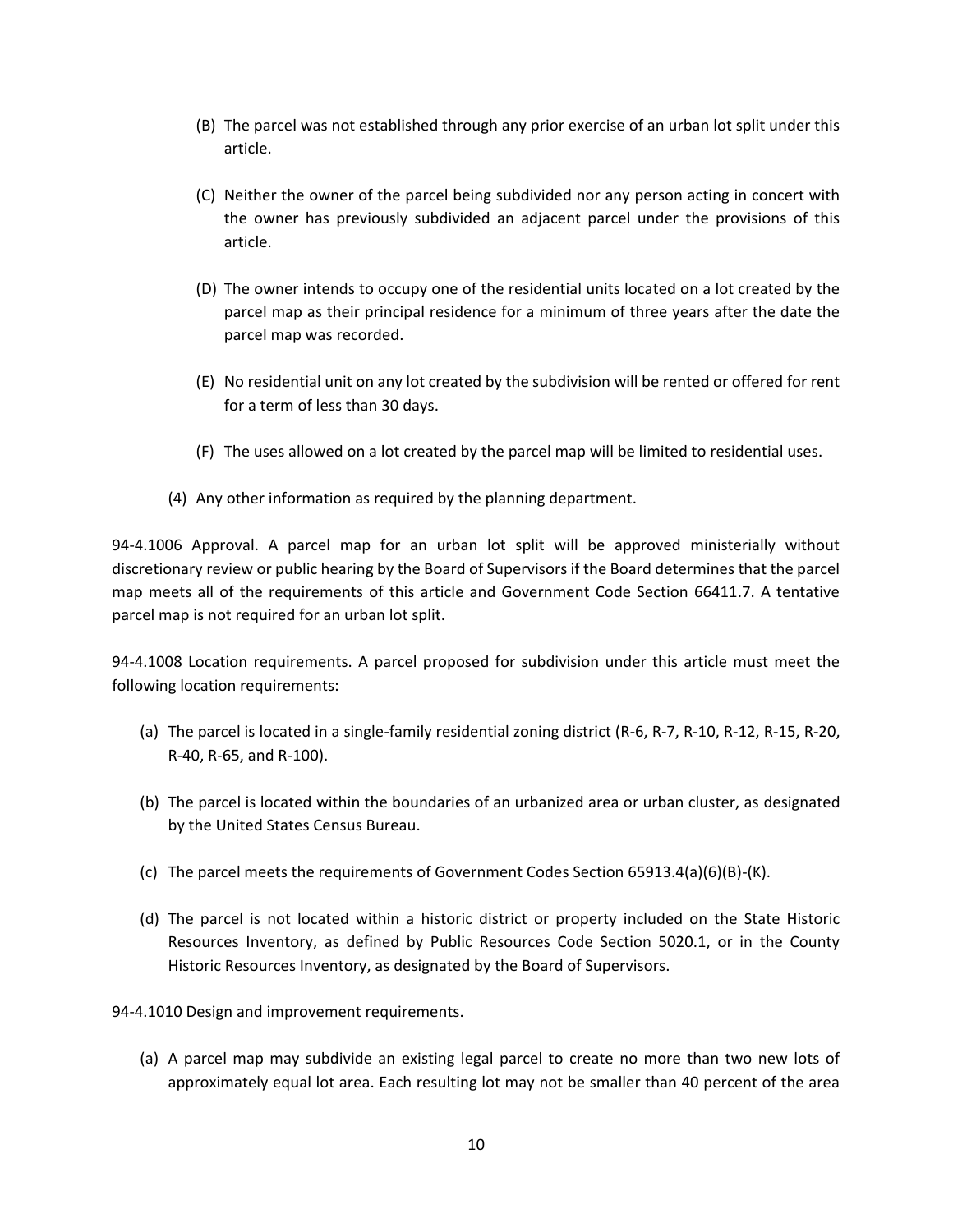of the original parcel proposed for subdivision, and neither resulting lot may be smaller than 1,200 square feet.

- (b) Each lot must be served by a separate water service meter and a separate sewer connection.
- (c) Each lot must collect and convey all stormwater entering or originating on the lot, without diversion and within an adequate storm drainage system, to an adequate natural watercourse having definable bed and banks, or to an existing adequate public storm drainage system which conveys the stormwater to an adequate natural watercourse, in accordance with Division 914 of the Ordinance Code. All storm drainage facilities must be designed and constructed in compliance with this code and Public Works Department design standards.
- (d) The applicant shall comply with all applicable rules, regulations, and standards of the County's National Pollutant Discharge Elimination System (NPDES) permit as required by Division 1014.
- (e) On-site frontage improvements, including curbs and sidewalks, and dedications for road widening shall be provided as required by Section 96-14.002. No off-site frontage improvements shall be required.
- (f) Rights-of-way and development rights shall be dedicated or conveyed as required by Chapter 914- 14.
- (g) The placement of lot lines may not result in an accessory building on a lot without a primary building on the same lot.
- (h) Lot lines may not render an existing structure as nonconforming in any respect (e.g. setbacks, yard, lot coverage, parking), nor increase the nonconformity of an existing nonconforming structure.

94-4.1012 Access standards. Each lot must front upon or have access to a public street, or be served by an access easement serving no more than two lots. Access must be provided in compliance with these standards:

- (a) Vehicle access easements serving a maximum of two residential units must have a minimum width of 12 feet, unless a wider driveway is required by the California Fire Code.
- (b) Vehicle access easements serving three to four residential units must have a minimum width of 25 feet.
- (c) Vehicle access easements may not be located closer than 25 feet to an intersection.
- (d) If a vehicle access easement length is more than 7 5 feet, a vehicle turnaround must be provided.